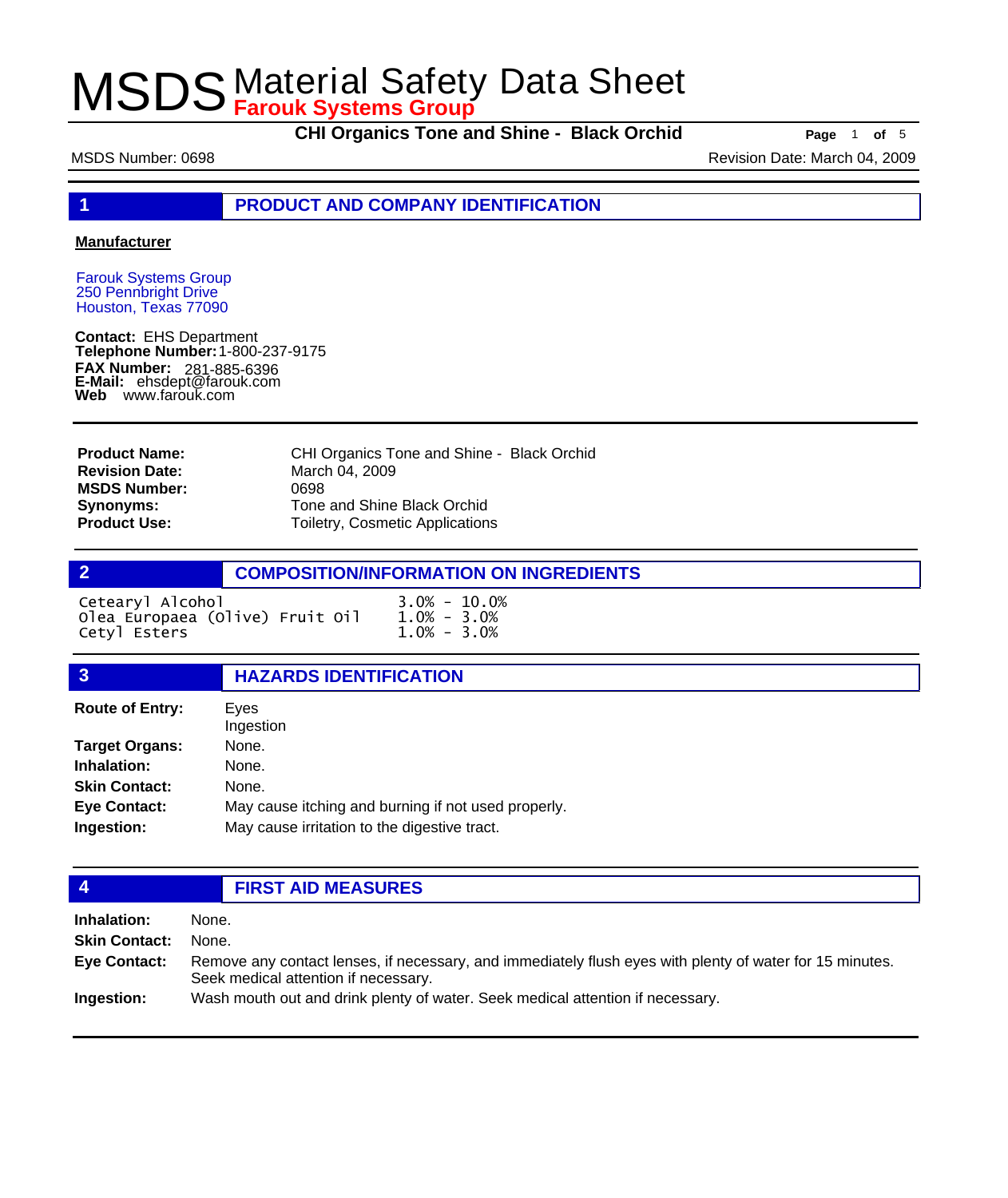**CHI Organics Tone and Shine - Black Orchid Page** <sup>2</sup> **of** <sup>5</sup>

MSDS Number: 0698 **Revision Date: March 04, 2009** Revision Date: March 04, 2009

**5 FIRE FIGHTING MEASURES**

FLASHPOINT AND METHOD: Not applicable FLAMMABLE LIQUIDS: None. AUTO IGNITION TEMP: None. FLAMMABLE CLASS: None. BURNING RATE OF SOLID:

Not available

GENERAL HAZARDS: Evacuate personnel downwind of fire to avoid inhalation of fumes and smoke. EXTINGUISHING METHODS: Chemical type foam, CO2(Carbon Dioxide), Dry Chemical, Water Fog

HAZARDOUS COMBUSTION PRODUCTS: None.

FIRE FIGHTING PROCEDURES: This product is not flammable.However, hazardous decomposition and combustion products may be formed in a fire situation. Cool exposed containers with water spray to prevent overheating.

FIRE FIGHTING EQUIPMENT: Respiratory and eye protection are required for fire fighting personnel. Full protective equipment (Bunker Gear) and self contained breathing apparatus (SCBA) should be used for all indoor fires and significant outdoor fires. For small outdoor fires, which may be easily extinguished with a portable fire extinguisher, use of a SCBA may not be needed.

# **6 ACCIDENTAL RELEASE MEASURES**

SMALL SPILL: When a spill occurs, use absorbent material on the substance. Dispose of the material according to all local, state and federal regulations. Always use an absorbent material when cleaning up a spill.

ENVIRONMENTAL PRECAUTIONS: Avoid run-off or release into sewers, stormdrains and waterways.

GENERAL PRECAUTIONS: Remove containers away from flammable materials.

### *HANDLING AND STORAGE* Use appropriate personal protective equipment as specified in Section 8. Handle in a manner consistent with good household/personal techniques and practices. **Handling Precautions:** Keep containers/bottles securely sealed when not in use. Store in cool/dry conditions that do not exceed room temperature. Try to store product in temperatures between 40°F to 90° F. **Storage Requirements:**

# **8 EXPOSURE CONTROLS/PERSONAL PROTECTION**

| <b>Engineering Controls:</b>      | These recommendations provide general guideance for handling this product safely. Because<br>specific use conditions may vary, safety procedures should be developed for each specific<br>application of this product. When developing procedures, always consider potential waste,<br>disposal and personal safety issues. |
|-----------------------------------|-----------------------------------------------------------------------------------------------------------------------------------------------------------------------------------------------------------------------------------------------------------------------------------------------------------------------------|
| <b>Protective Equipment:</b>      | EYES AND FACE: For reasonable foreseeable uses of this product, eye and face protection<br>is not required.<br>SKIN: For reasonable foreseeable uses of this product, skin protection is not required.<br>RESPIRATORY: For reasonable foreseeable uses of this product, respiratory protection is not<br>required.          |
| <b>Exposure Guidelines/Other:</b> | EXPOSURE GUIDELINES: Overexposure is unlikely. Since all parameters cannot be foreseen, the use of engineering controls to reduce<br>exposure may be necessary.                                                                                                                                                             |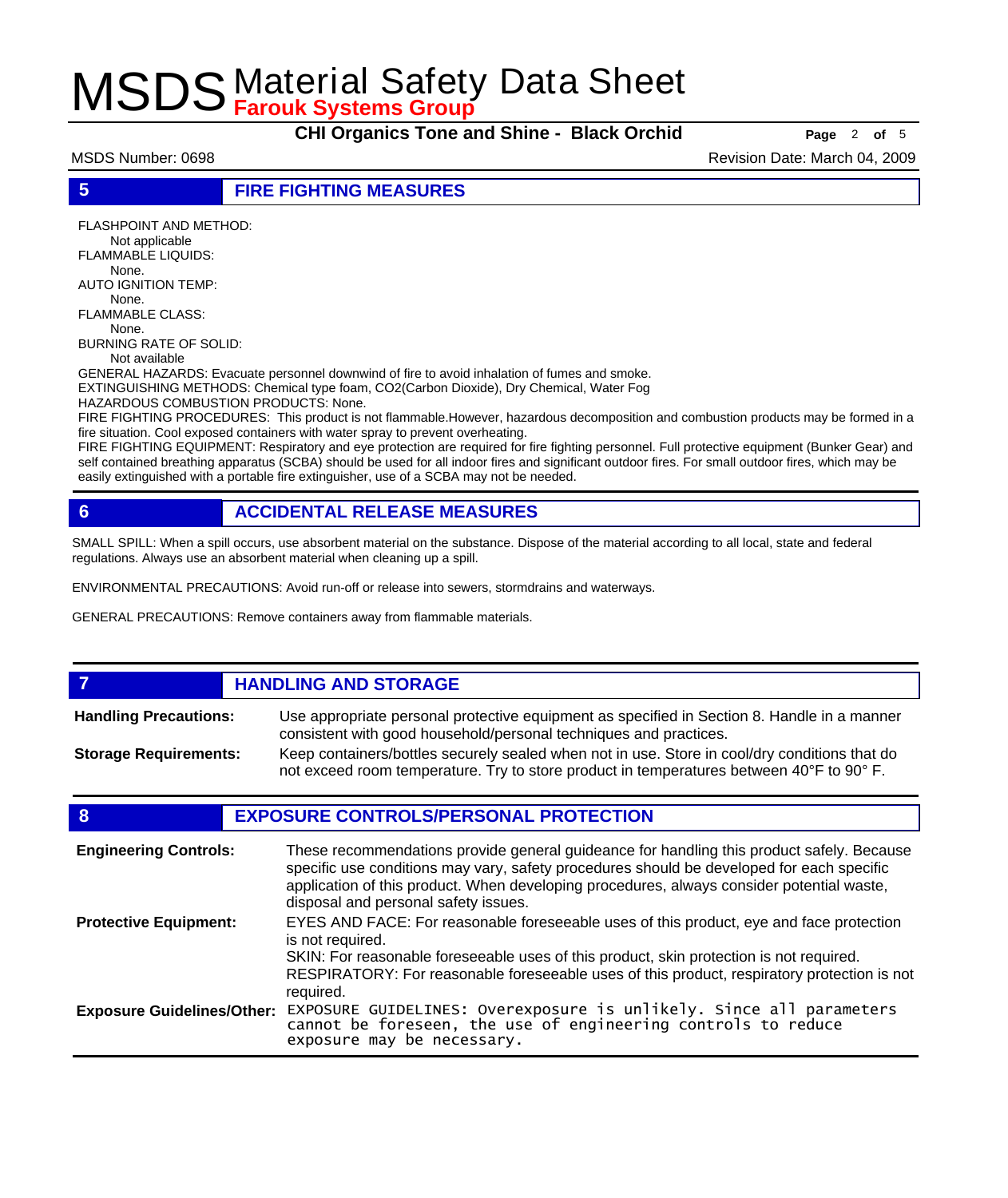**CHI Organics Tone and Shine - Black Orchid Page** <sup>3</sup> **of** <sup>5</sup>

MSDS Number: 0698 **Revision Date: March 04, 2009** Revision Date: March 04, 2009

## **9 PHYSICAL AND CHEMICAL PROPERTIES**

**Appearance:** Violet cream **Physical State:** Creme **Odor:** Lemongrass fragrance **pH:** 3.0 - 4.0 **Vapor Pressure:** N/A **Vapor Density:** N/A

**Boiling Point:** N/A **Freezing/Melting Pt.:** Not available **Solubility:** Dispersable in water **Spec Grav./Density:** N/A

**Viscosity:** 2400 - 4000 cps

# **10 STABILITY AND REACTIVITY Stability:** YES **Conditions to avoid:** Extreme temperatures. Materials to avoid (incompatability): Keep away from strong oxidizing material. **Hazardous Decomposition products:** None known. Hazardous Polymerization: Will Not Occur.

### **11 TOXICOLOGICAL INFORMATION**

ACUTE:

DERMAL LD50: Not available. ORAL LD50: Not available. INHALATION LC50: Not available. EYE EFFECTS: This product may cause irritation to eyes if not used under normal conditions. TARGET ORGANS: NONE. SENSITIZATIONS: Not available. CARCINOGENICITY: IARC: Listed by IARC - No. NTP: Listed by NTP - No. OSHA: Listed by OSHA - No.

MUTAGENICITY: Not available. REPRODUCTIVE EFFECTS: None. TERATOGENIC EFFECTS: Not available.

# **12 ECOLOGICAL INFORMATION**

ENVIRONMENTAL DATA: Not available. ECOTOXICOLOGICAL INFO: Not available. DISTRIBUTION: Not available. CHEMICAL FATE INFO: Not available.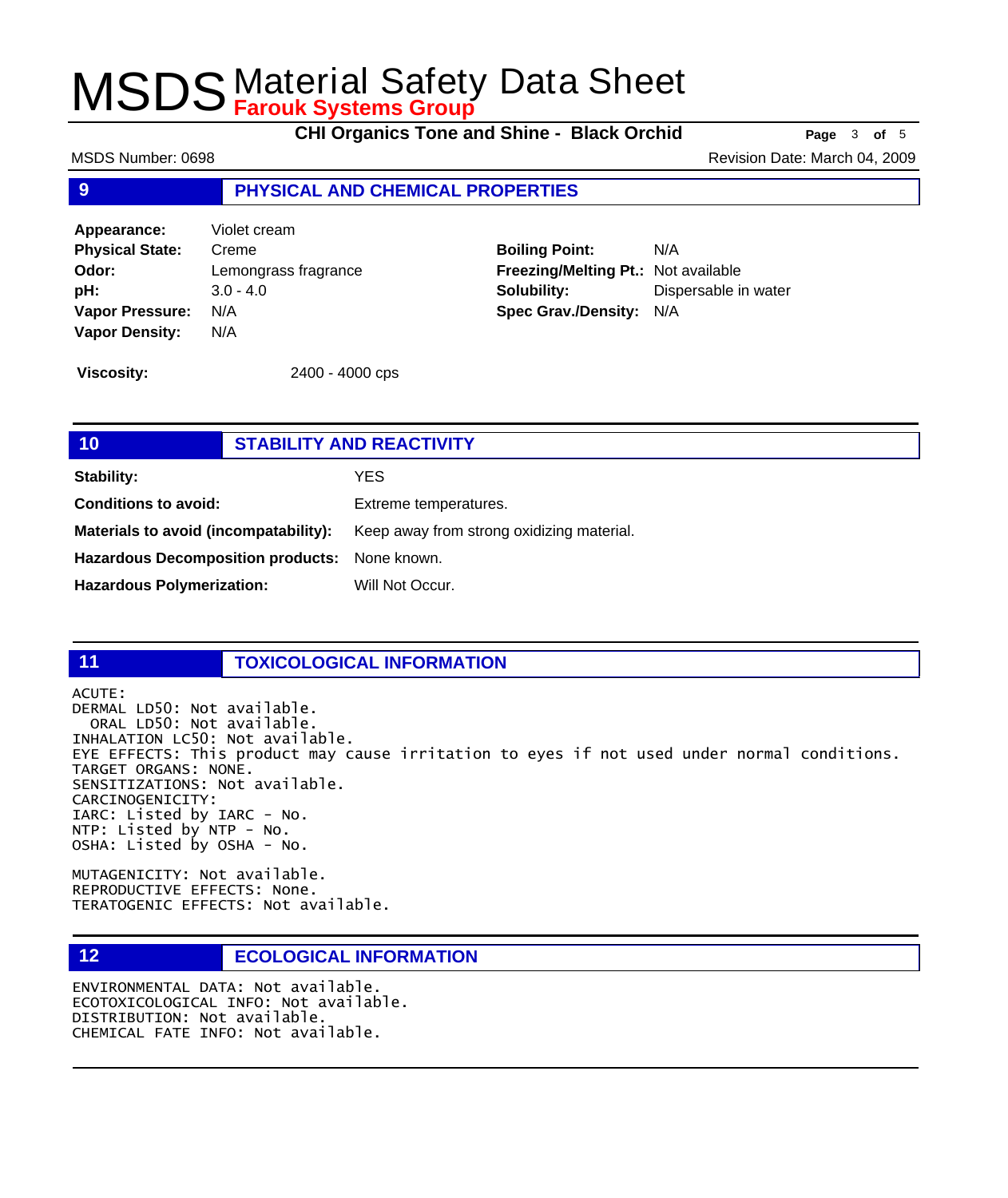**CHI Organics Tone and Shine - Black Orchid Page** <sup>4</sup> **of** <sup>5</sup>

MSDS Number: 0698 **Revision Date: March 04, 2009** Revision Date: March 04, 2009

## **13 DISPOSAL CONSIDERATIONS**

US EPA Waste Number and Descriptions:

DISPOSAL METHOD: Controlled release of diluted product into a biological wastewater treatment plant. COMPONENT WASTE NUMBER: No EPA Waste Numbers are applicable for this product's components. DISPOSAL INSTRUCTIONS: Dispose of waste material according to local, state and federal rules and regulations.

**14 TRANSPORT INFORMATION**

This product is not regulated as a hazardous material by the United States (DOT) or Canadian (TDG) transportation regulations.

DOT CLASSIFICATION: Shipping Name: CHI Organics Tone and Shine Black Orchid. Class: None. Non-regulated, non-hazardous

IMDG CLASSIFICATION: Shipping Name: CHI Organics Tone and Shine Black Orchid. Class: None. Non-regulated, non-hazardous

IATA CLASSIFICATION: Shipping Name: CHI Organics Tone and Shine Black Orchid. Class: None. Non-regulated, non-hazardous

1-800-424-9300 1-703-527-3887 CHEMTREC

Outside the United States

# **15 REGULATORY INFORMATION**

UNITED STATES: SARA TITLE III (Superfund Amendments and Reauthorization Act) 311/312 HAZARD CATEGORIES Fire: No. Pressure Generating: No. Reactivity: No. Acute: No. 313 REPORTABLE INGREDIENTS: Not applicable. TITLE III NOTES: None. CERCLA(Comprehensive Response, Compensation, and Liability Act) CERCLA RQ: None. TSCA(Toxic Substance Release Act) TSCA REGULATORY: All ingredients are listed in the TSCA Inventory. CANADA: WHMIS(WORKER HAZARDOUS MATERIAL INFORMATION SYSTEM) This product is WHMIS controlled. CANADIAN INGREDIENT DISCLOSURE LIST: Propylene Glycol and Hexylene Glycol. CANADIAN ENVIRONMENTAL PROTECTION ACT: All intentional ingredients are listed on the DSL(Domestic Substance List). EUROPEAN COMMUNITY: EU REGULATORY: All intentional ingredients are listed on the European's EINECS Inventory. STATE REGULATIONS: Not available. LOCAL REGULATIONS: Not available.